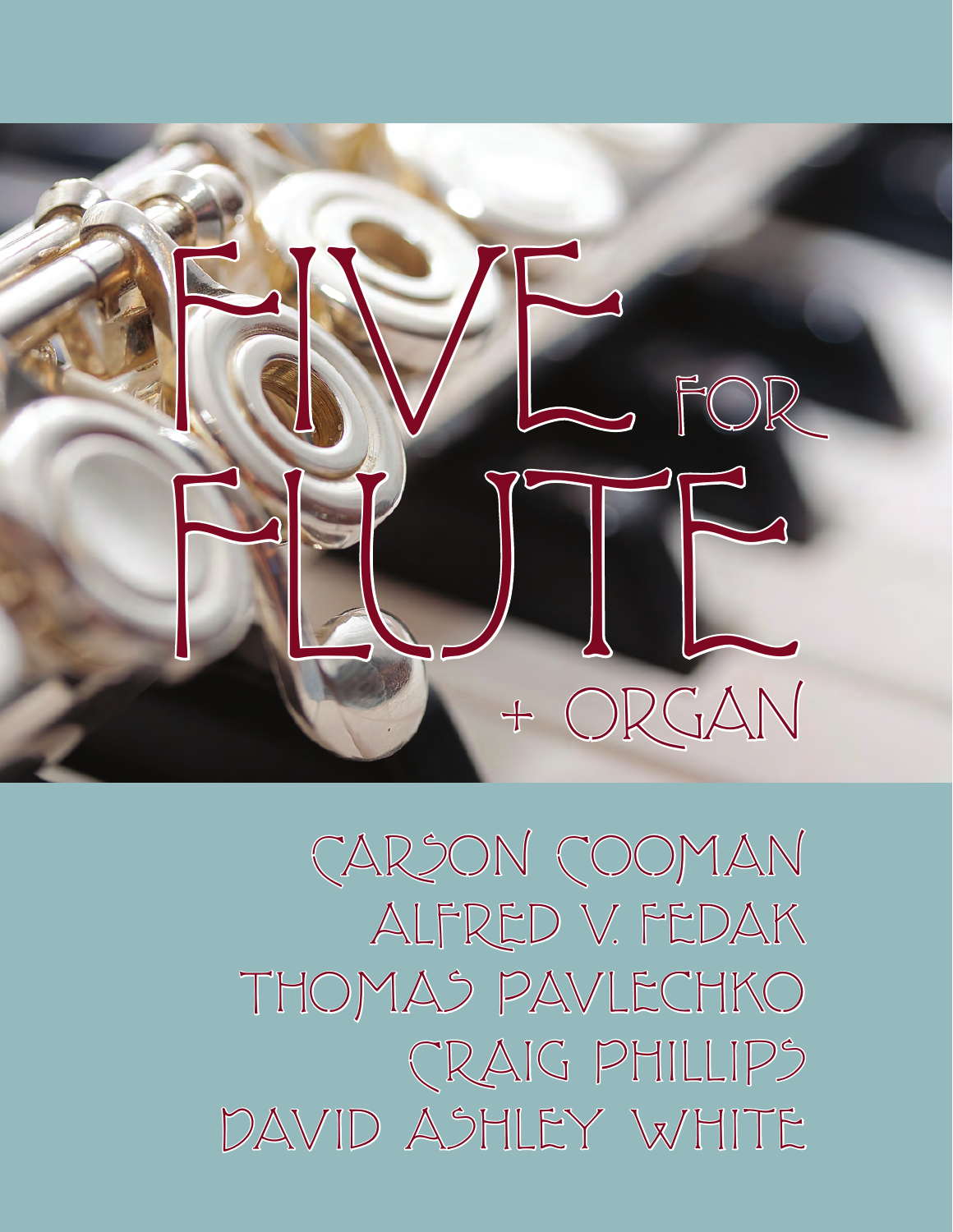## FIVE FOR FLUTE + ORGAN

## Carson Cooman Alfred V. Fedak Thomas Pavlechko Craig Phillips David Ashley White

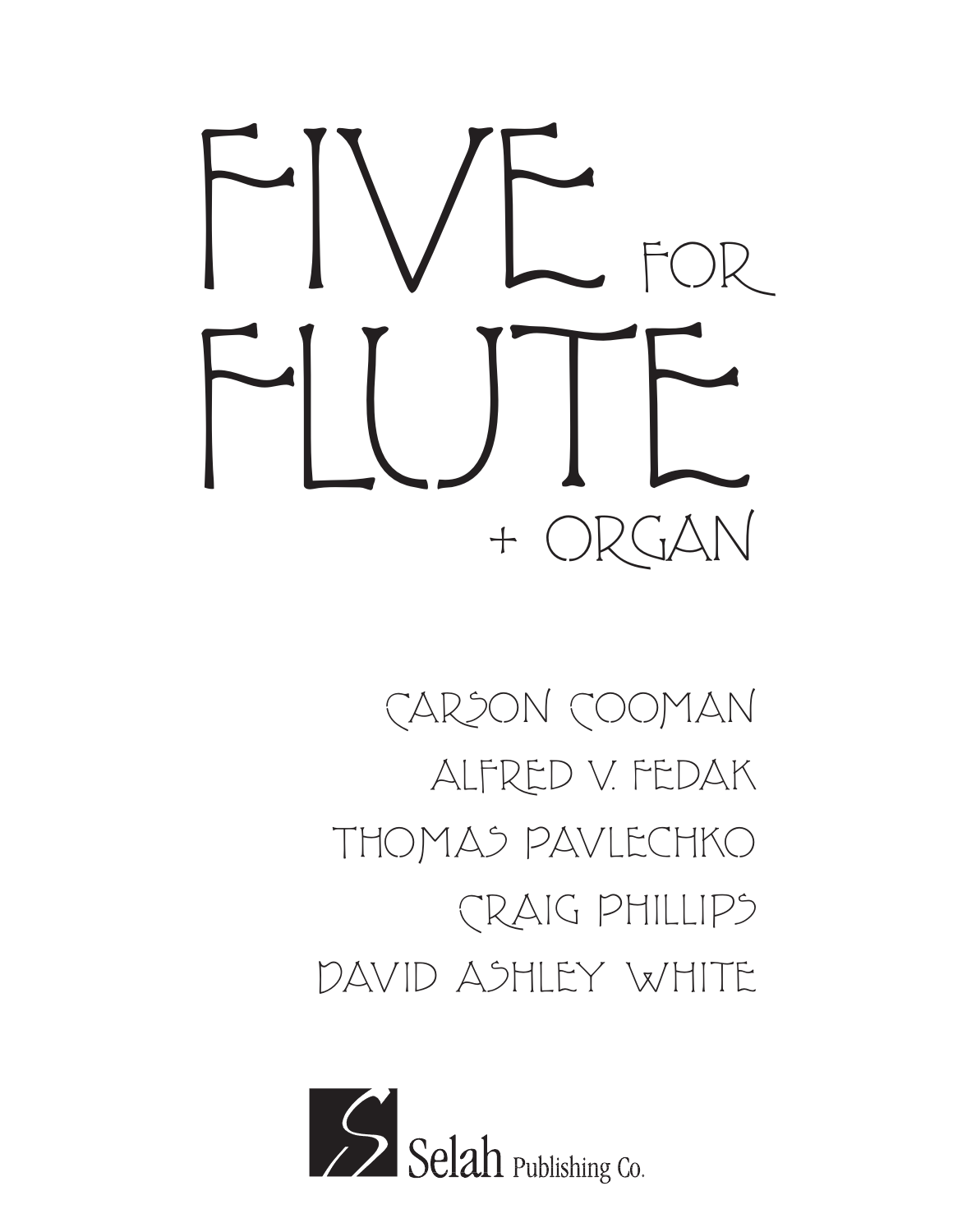*This volume is dedicated to ,Virginia Schaap, ,flautist extraordinaire, in honor of her 25 years .with Selah Publishing Co., Inc.*



*Five for Flute + Organ*

Copyright © 2019 Selah Publishing Co., Inc., Pittsburgh, Pa. **www.selahpub.com**

All rights reserved.

Typeset and printed in the United States of America.

Catalog no. 160-936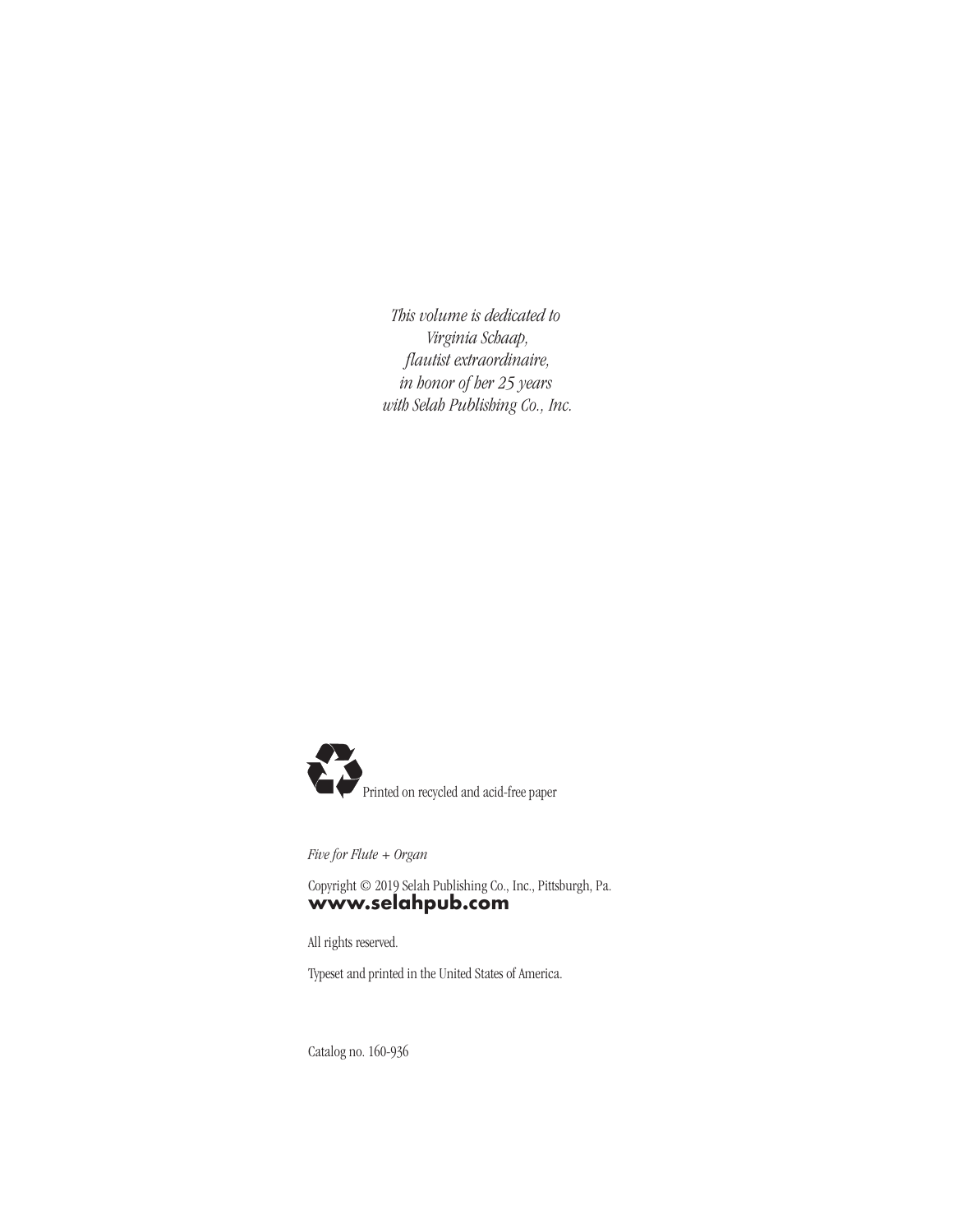

Score Part

| TOCCATA GIOCOSA                          | ALFRED V. FEDAK       | 4   | 30            |
|------------------------------------------|-----------------------|-----|---------------|
| <b>SOLILOQUY</b>                         | DAVID ASHLEY WHITE    | - 8 | $\mathcal{E}$ |
| PASTORALE VARIATIONS THOMAS PAVLECHKO 13 |                       |     | $32^{\circ}$  |
| NEVER ALONE                              | <b>CRAIG PHILLIPS</b> | 17  | 33            |
| SCHERZETTO                               | CARSON COOMAN         | 72  | .34           |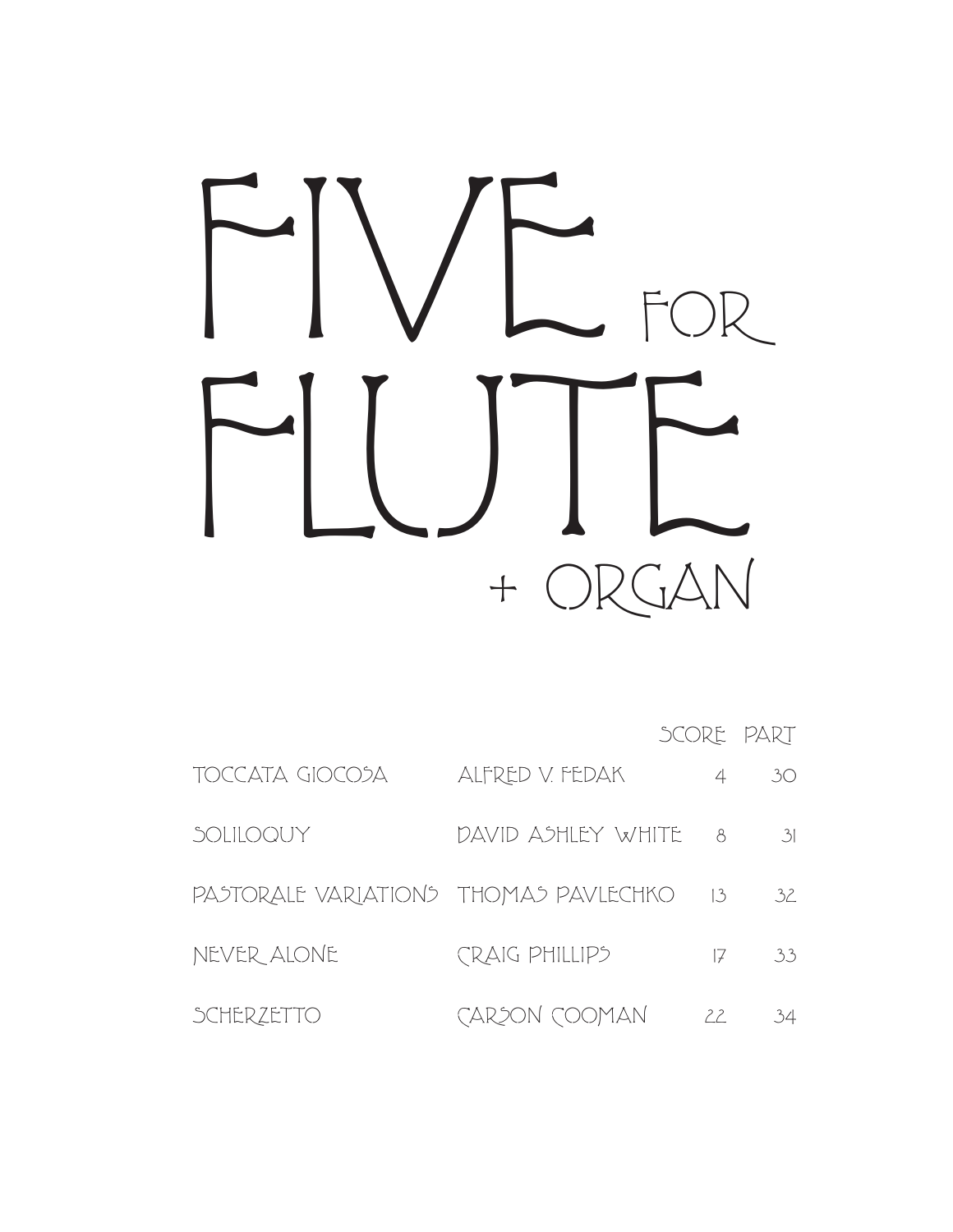

I.: Fl. 8' (4') II.: Strings Ped.: 16', 8'





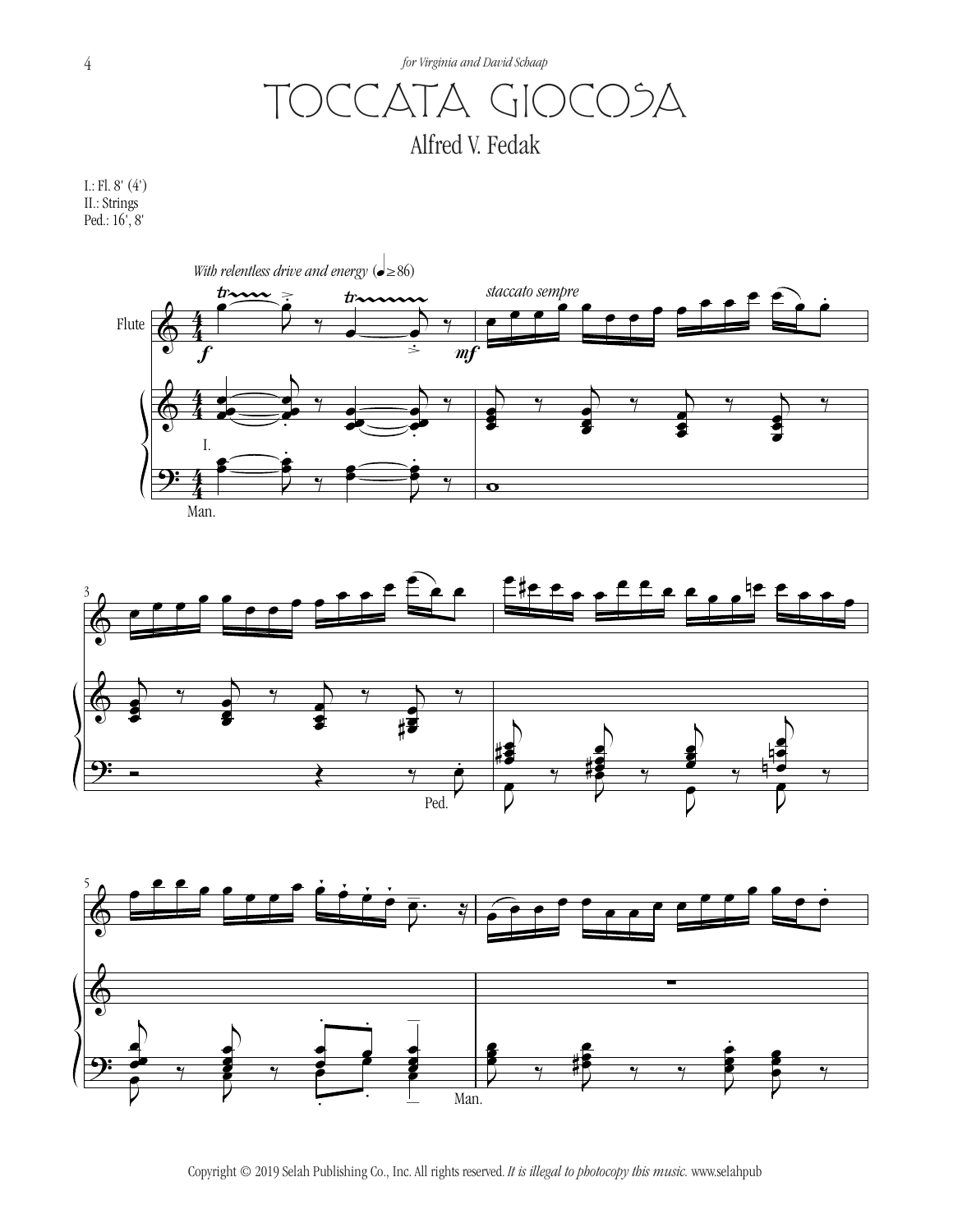

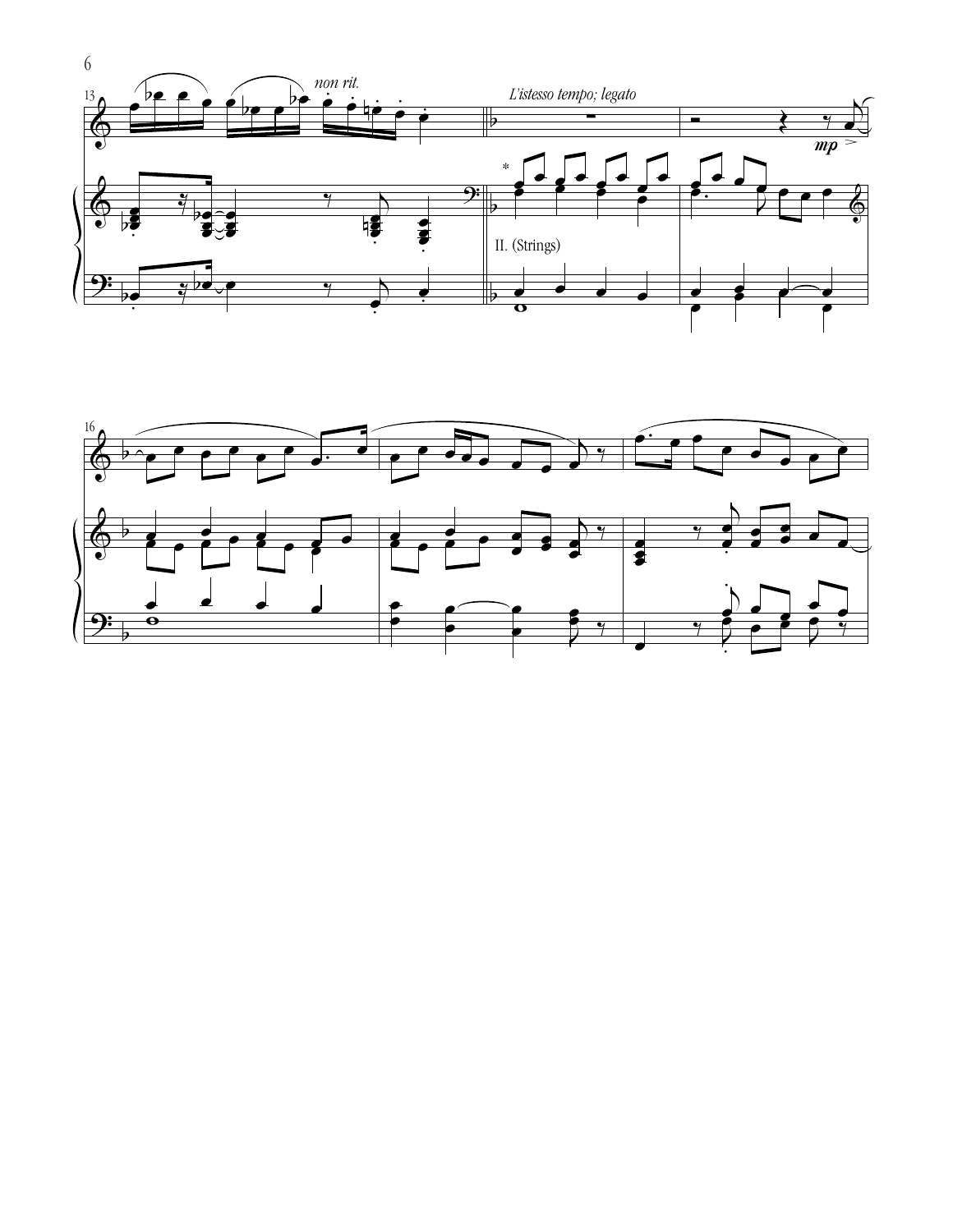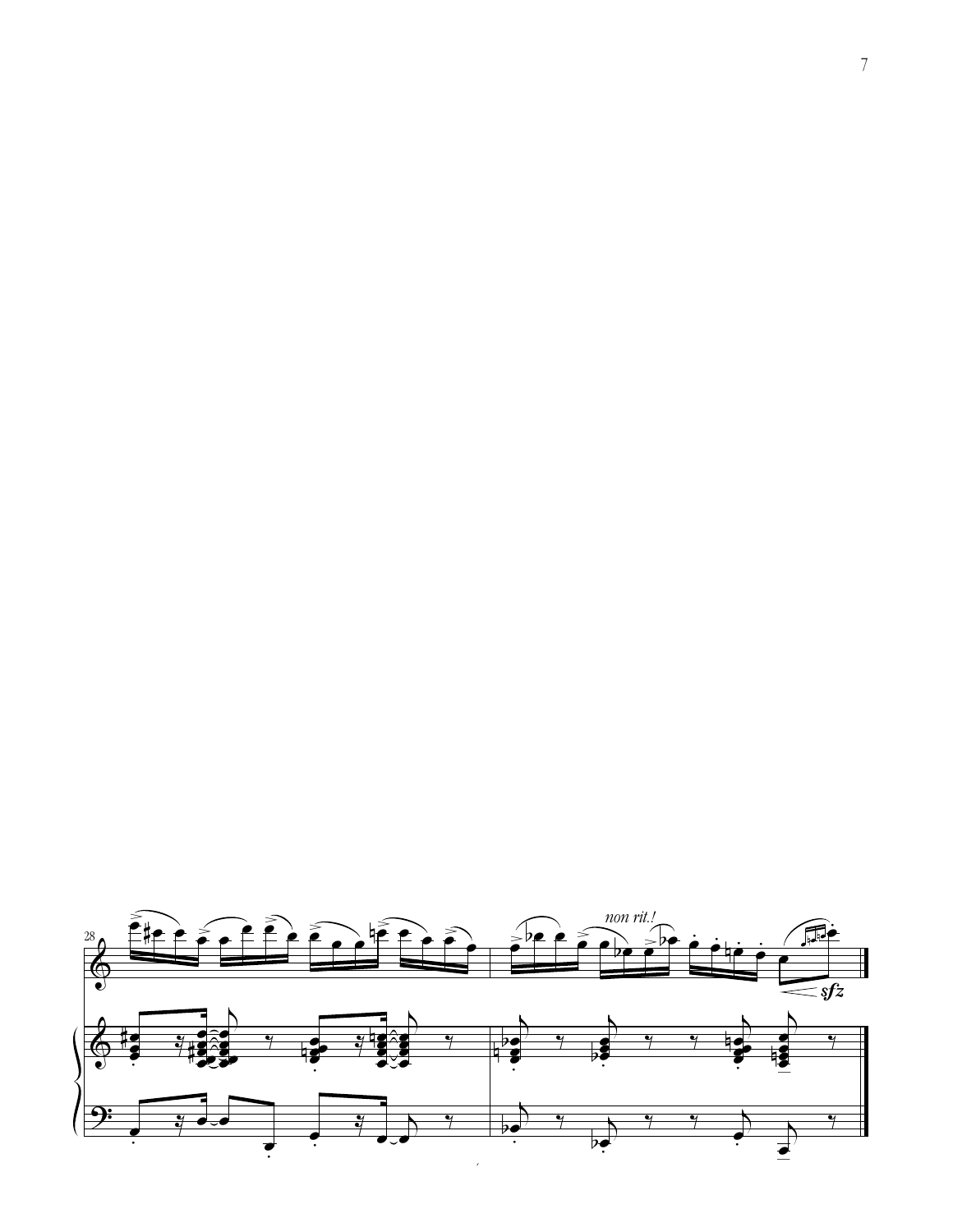

David Ashley White







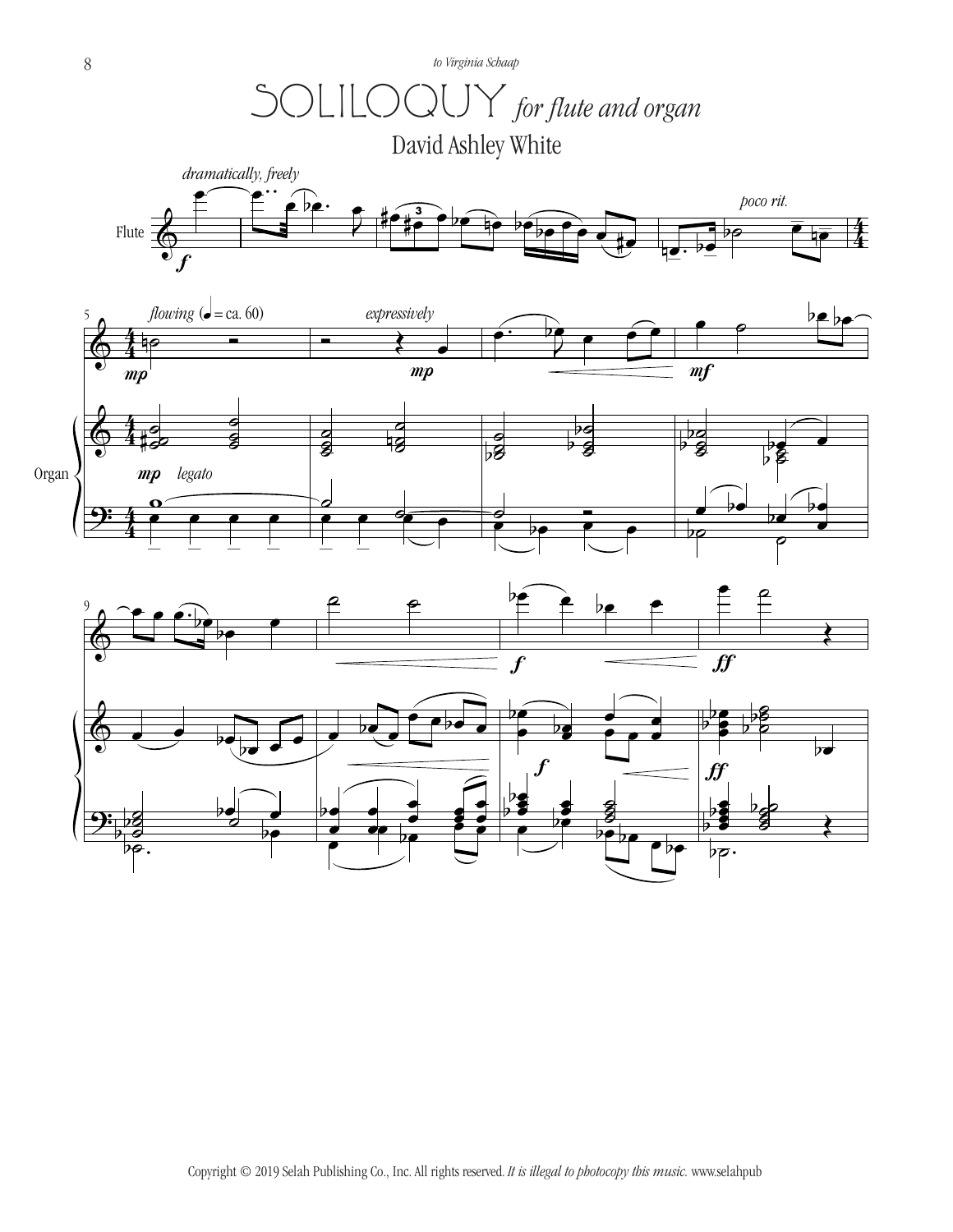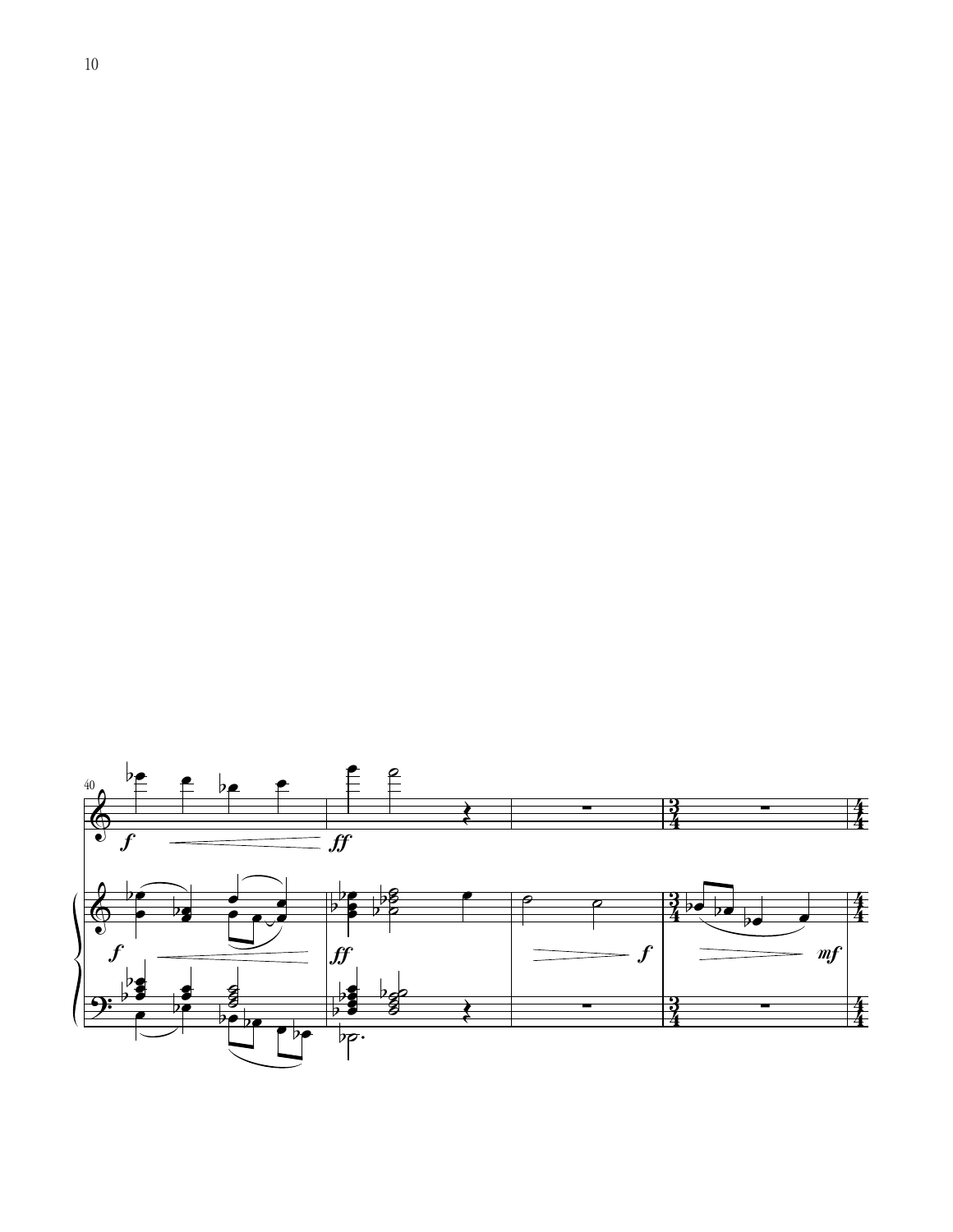



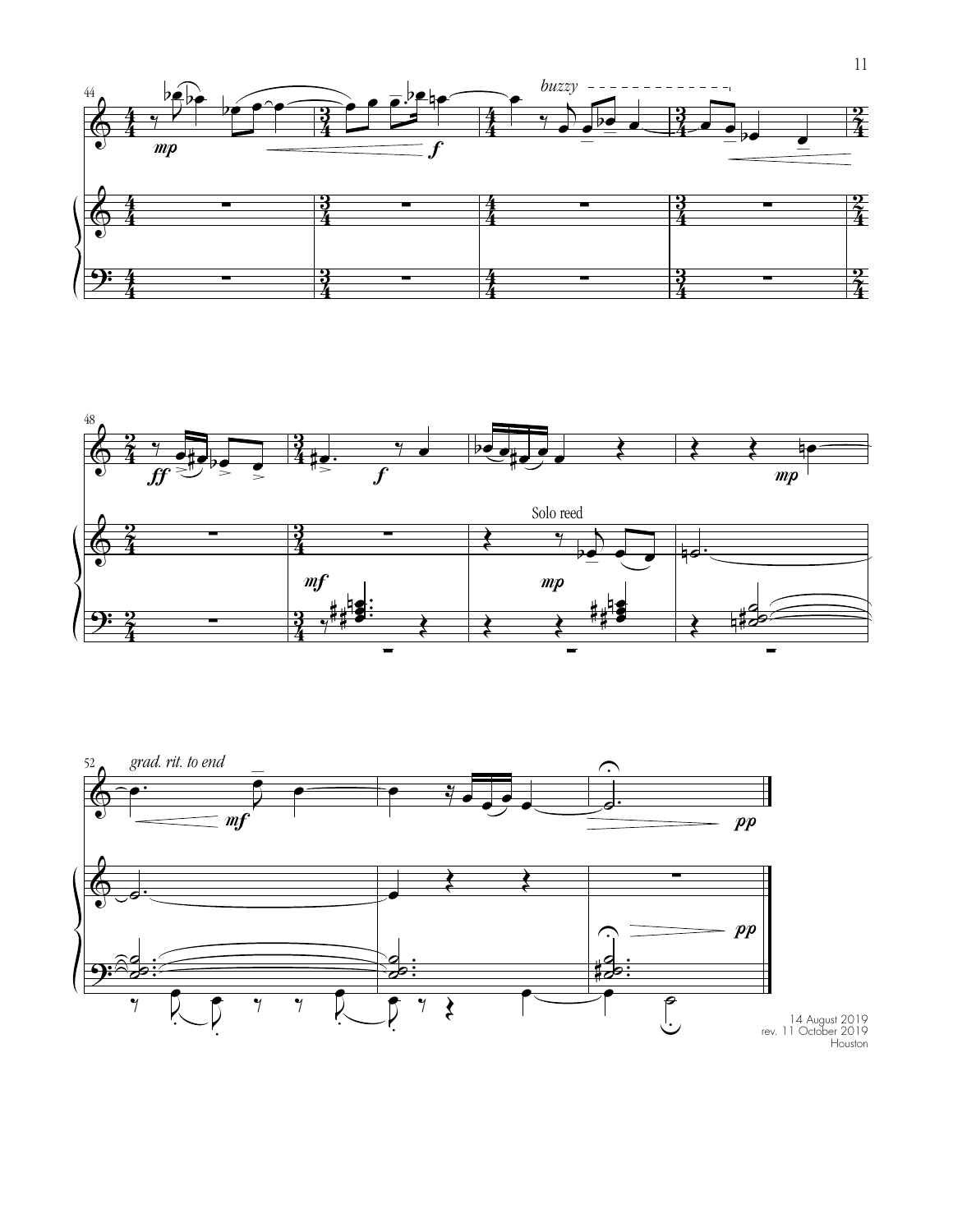Pastorale Variations Pastorale Variations

Thomas Pavlechko



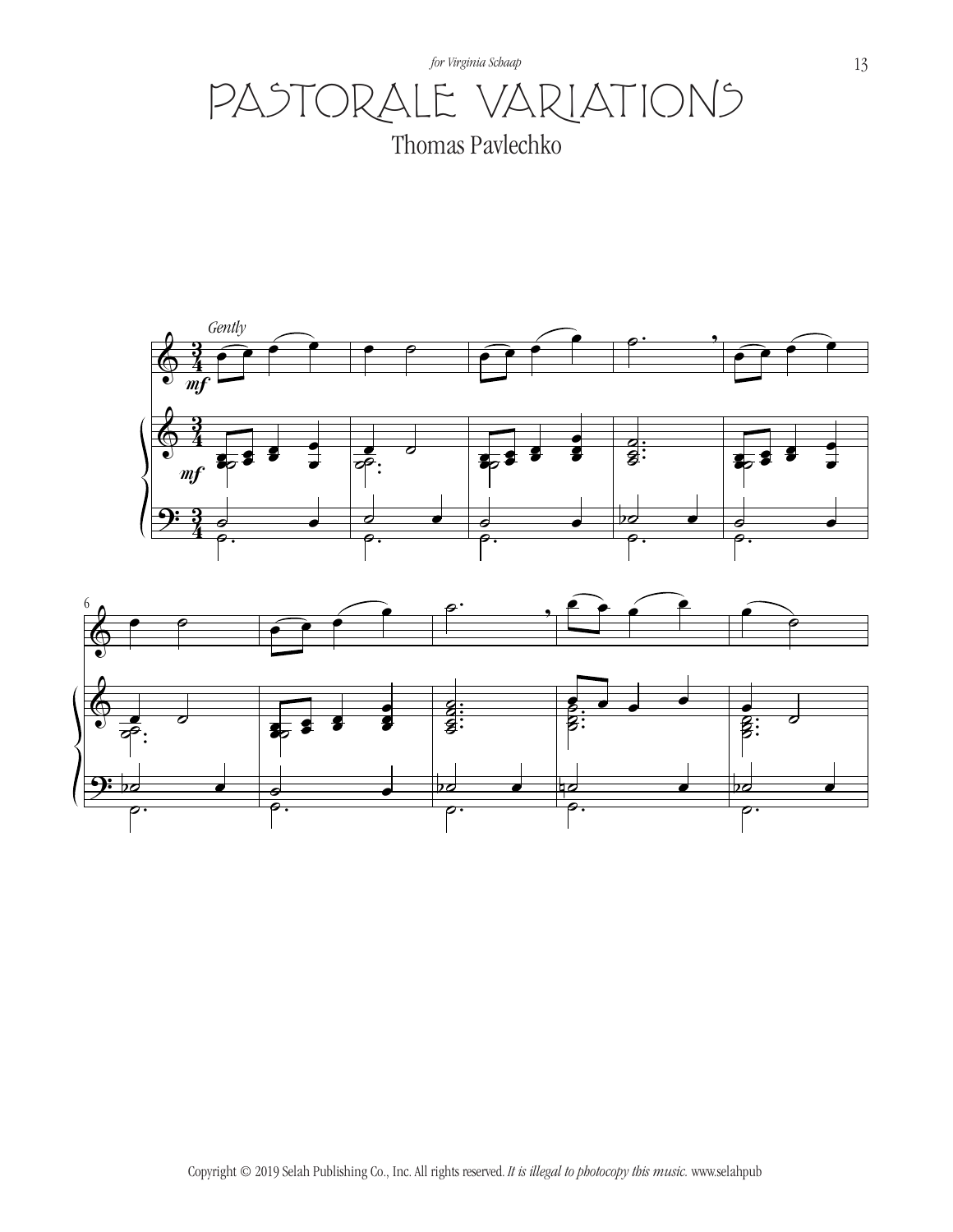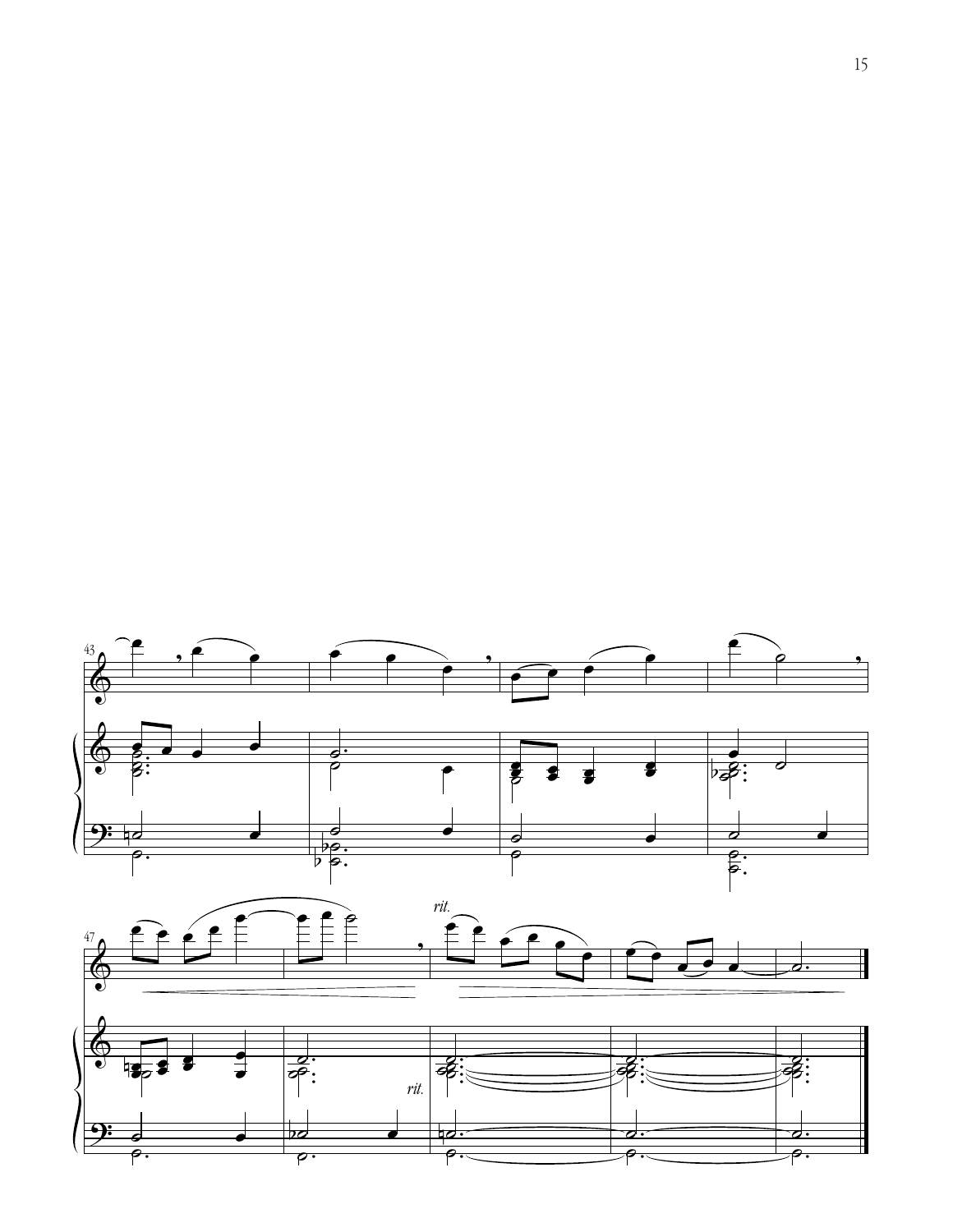

Sw.: [soft founds. 8'] Ped. [soft 16', 8', Sw./Ped.]





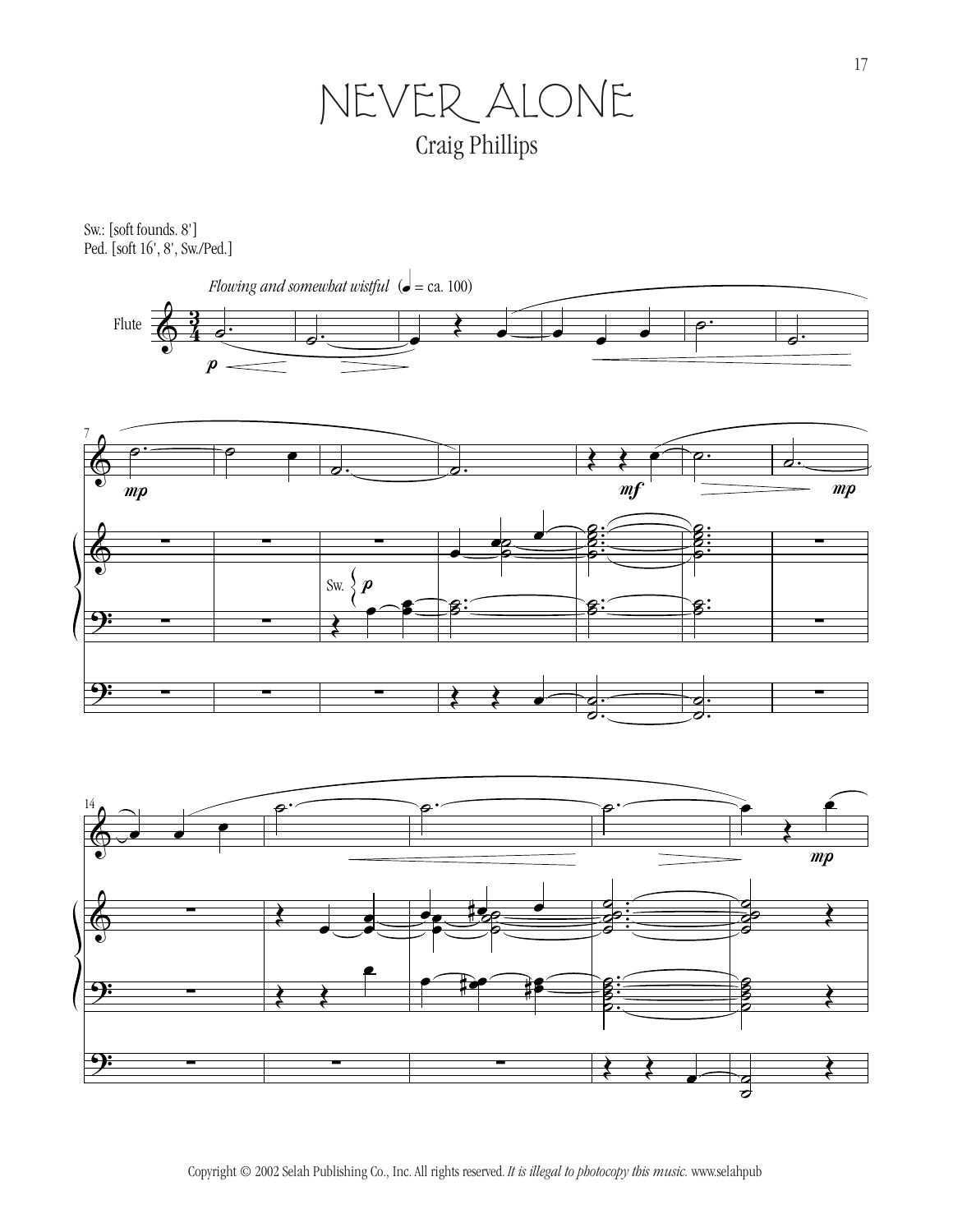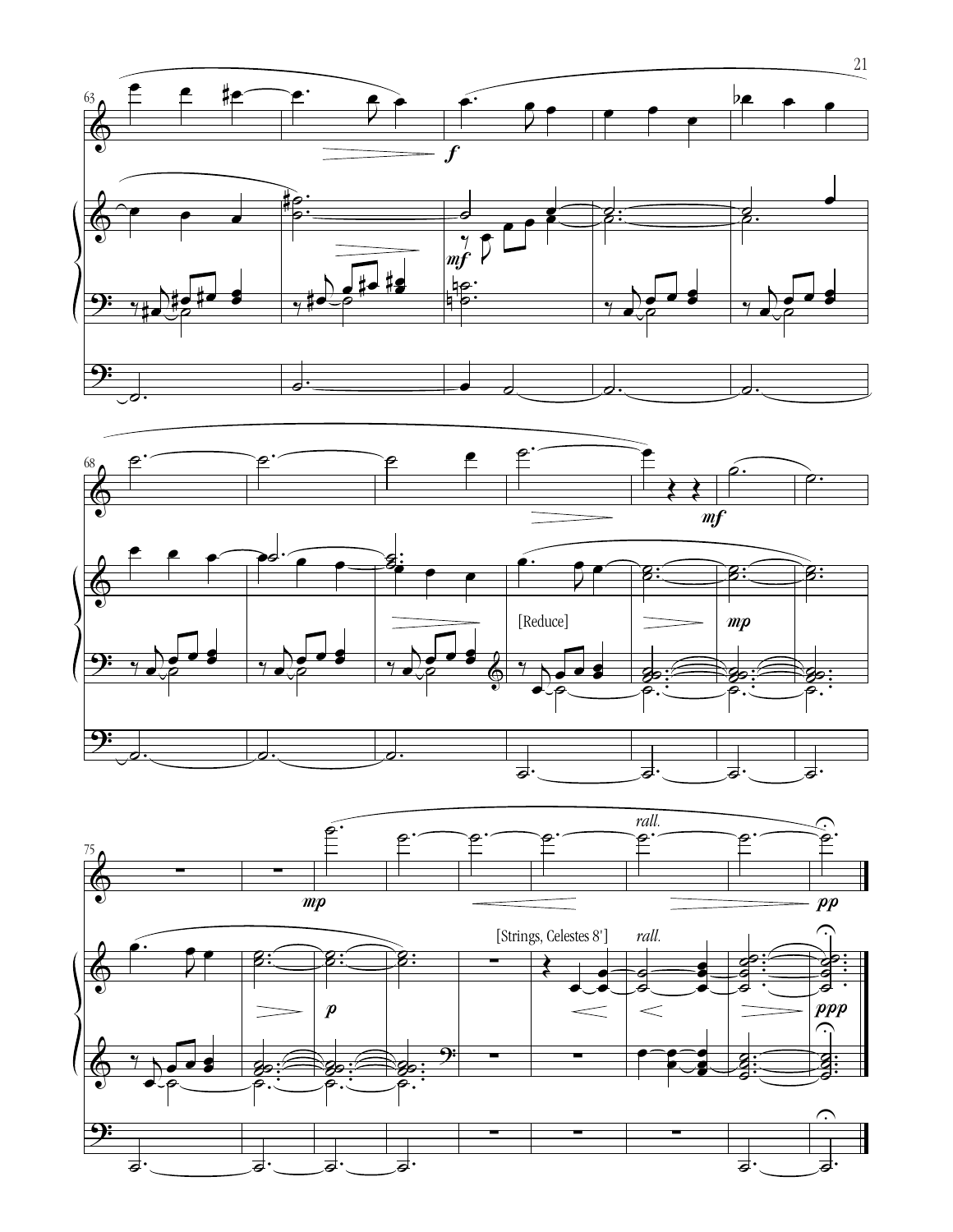







Copyright © 2019 Selah Publishing Co., Inc. All rights reserved. It is illegal to photocopy this music. www.selahpub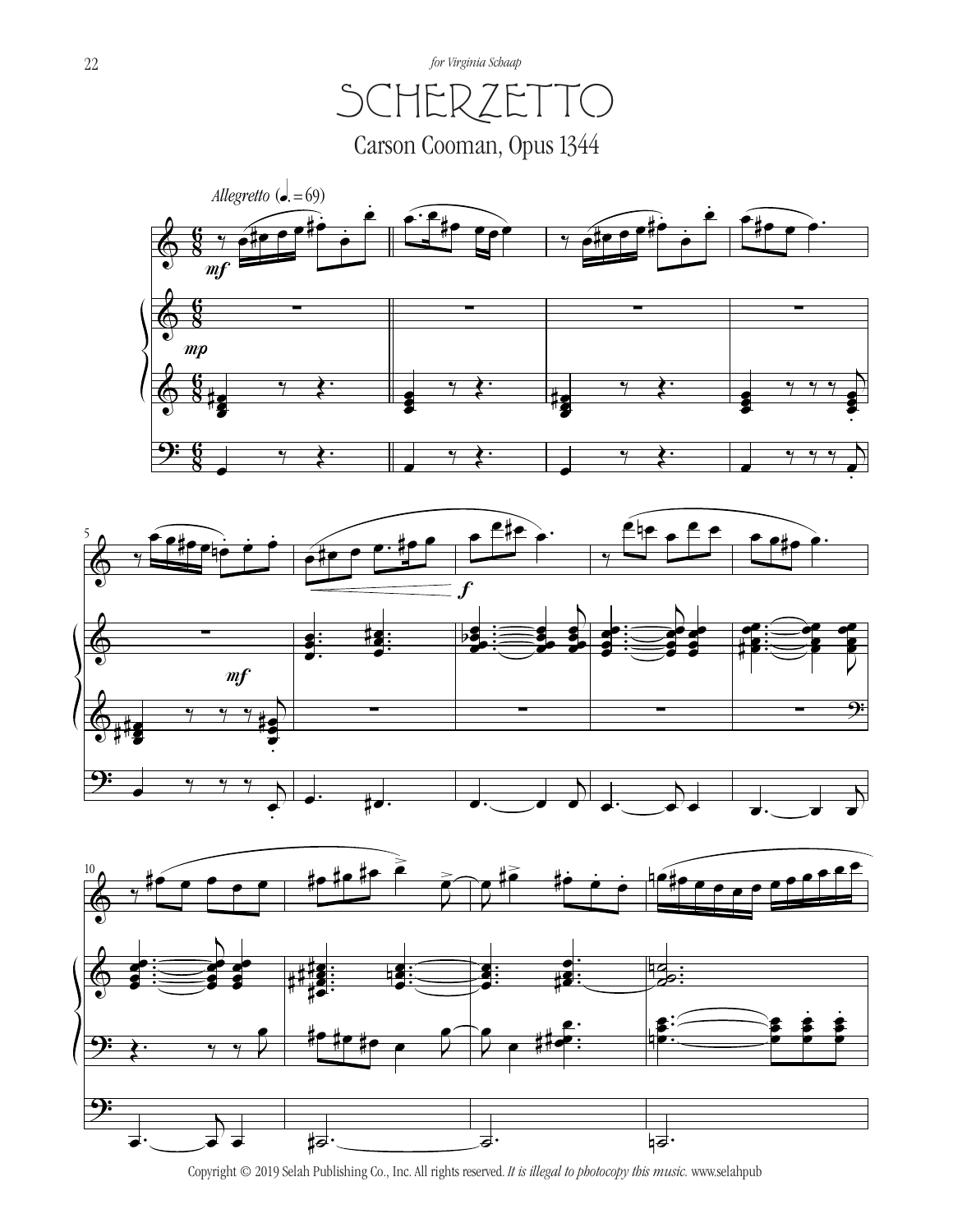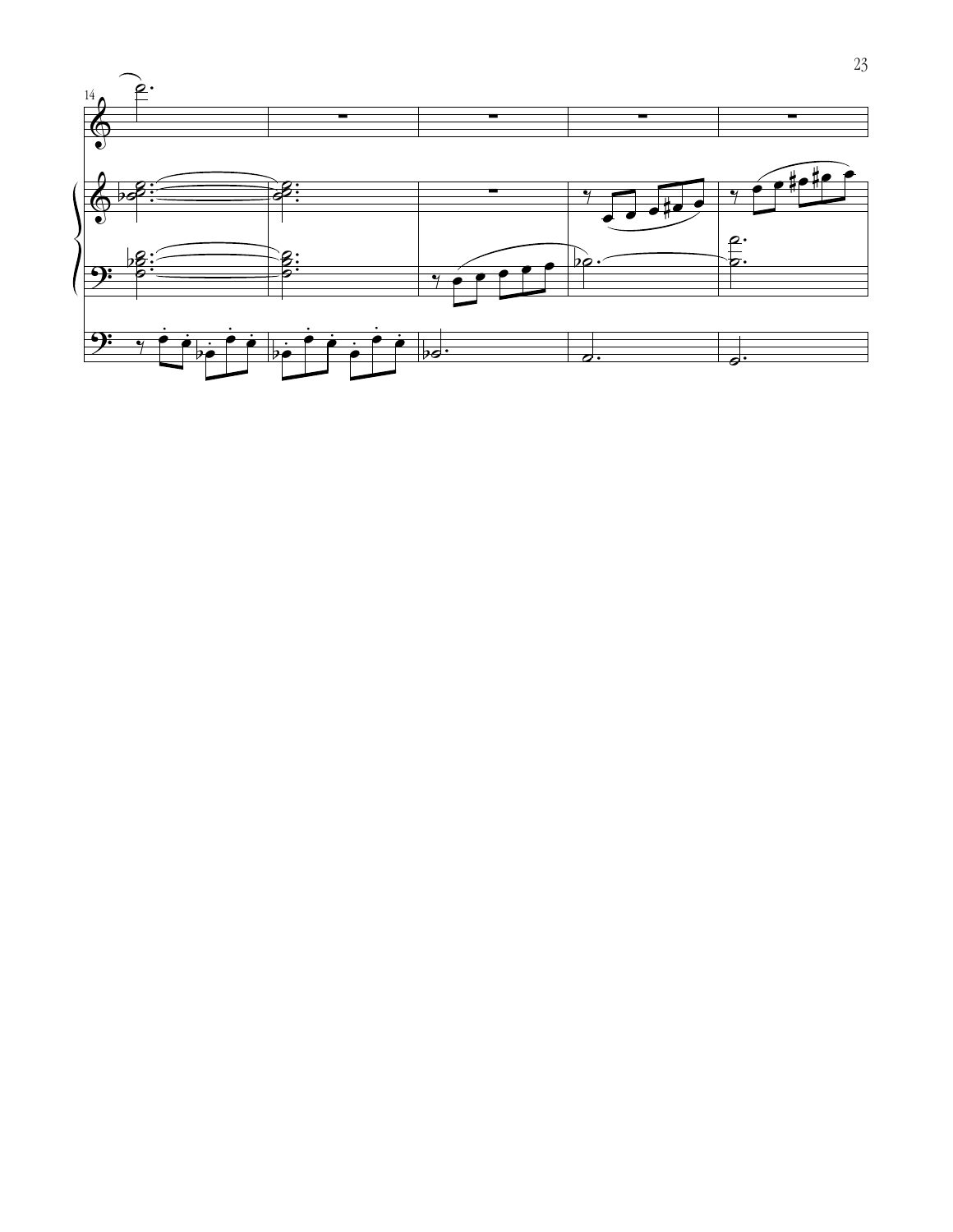

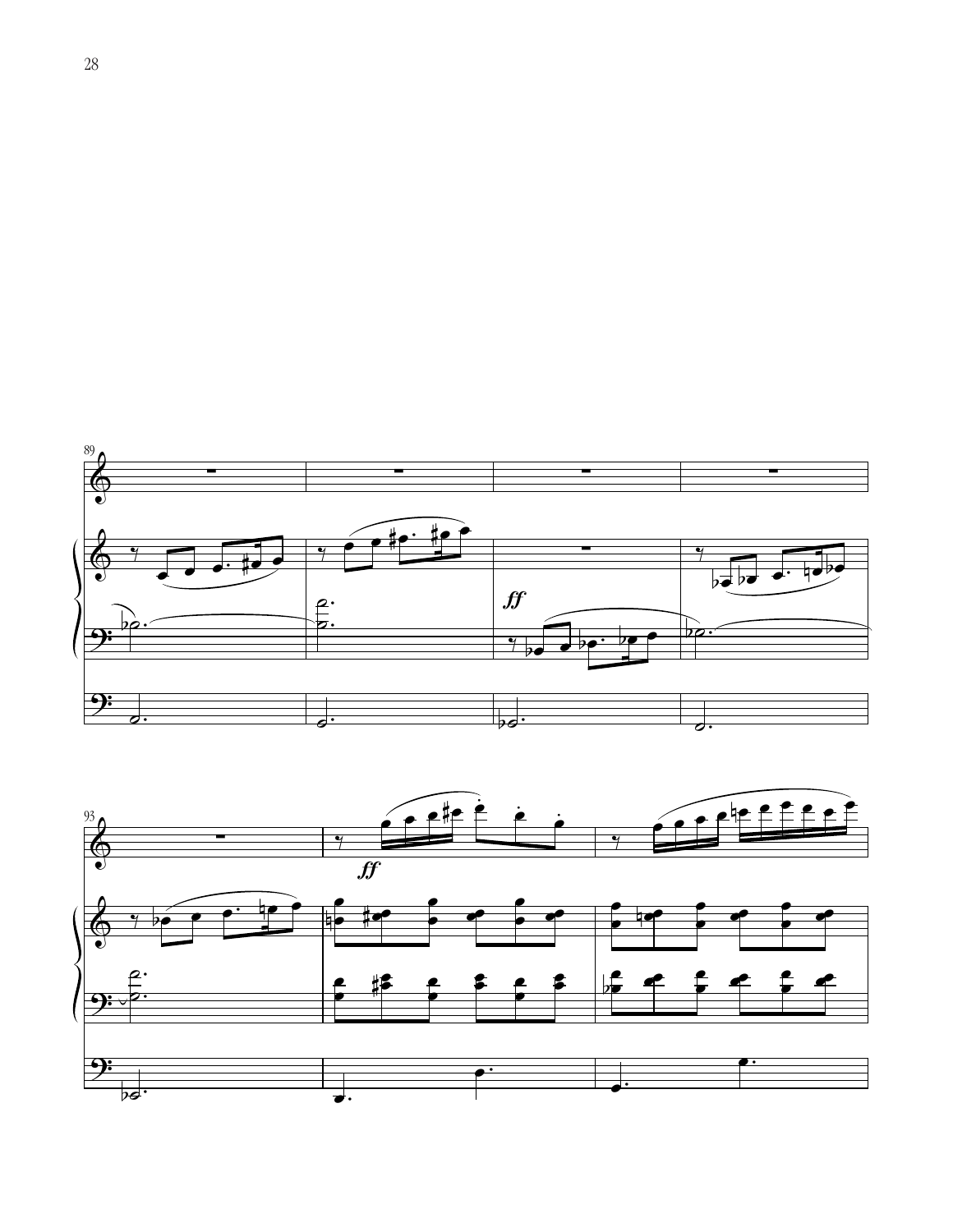



September 2019 Cambridge, Massachusetts Duration: ca. 3 min.(without repeat)